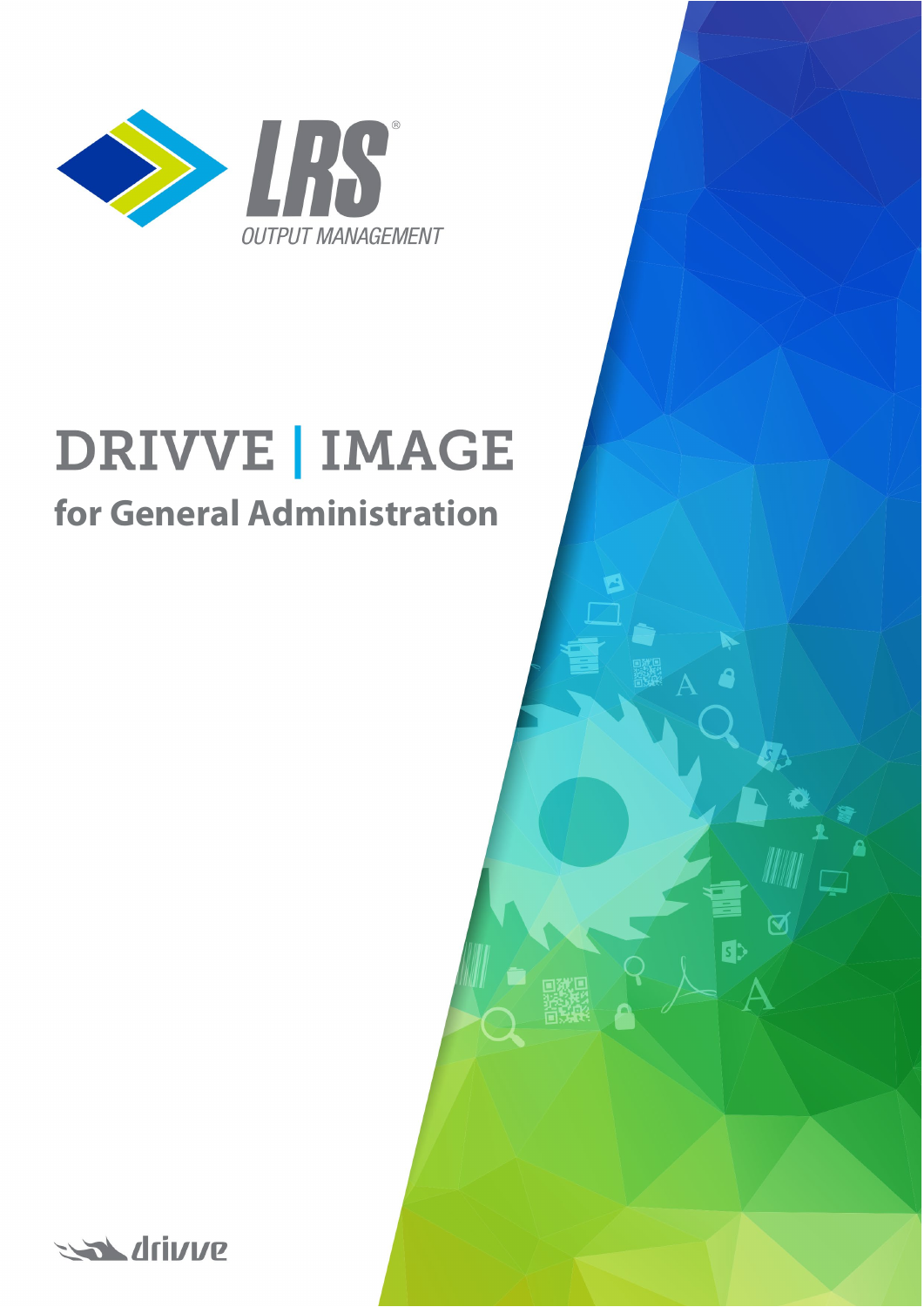

## **DRIVVE | IMAGE**



### Drivve | Image for General Administration

In every administrative department, there is a lot of information that needs to be collected, prepared for further processing, or systematically archived.

It doesn't matter whether you are in federal, state or local government, in the office, directorate or ministry. Or a public or privately held company. Or a foundation or charity. Efficiency and accuracy play a vital role in managing the torrents of paper that overwhelm administrative staff every day.

#### Drivve | Image Functionality

Using Drivve | Image software, administrative departments of any size can digitize any type of document efficiently, comfortably and intuitively. Simultaneously, you can save valuable time by reducing time spent at the scanning device.

No matter how complex the scan process may be, the user only needs to insert one or more documents, select some settings from drop down lists and start the scanning process. The document always ends up where it is supposed to – in perfect quality and without delay.

#### Advantages

- **Replace piles of documents for digital workflows -** quick and simple digitization of all incoming documents allows for cost-efficient outsourcing of the paper archive. No more piles of documents means no more need for endless searches in the document repository.
- **Complete all processes with the touch of a button -** Digitize, archive, and forward documents with a single touch of a button, and take advantage of various connectivity options in a single workflow.
- **Legal compliance –** Drivve | Image archives all documents systematically and digitally. They are available at any time in accordance with legal requirements.
- **Experience a new level of usability -** Drivve | Image users enjoy an intuitive , enabling them to avoid lengthy introduction workshops and training; most users don't even realize they are working with scanning software.
- **Establish centralized device management -** All scanning devices are managed centrally by the administrator - the software is installed one time on the server instead of local workstations, so configurations can be deployed on all devices at the same time.
- **Protect the environment -** By eliminating the need to copy and send documents to multiple people across the company, you can directly deliver the latest information in digital form.. This saves time, reduces costs, and improves your company's carbon footprint.

#### Example

As an administrative assistant, Isabelle scans, indexes and archives various documents every day and forwards them to the intended recipient. Since the implementation of Drivve | Image solution, Isabelle is able to streamline these processes and work more efficiently. From the control panel, she can easily select a company or contact from the database. The file name is automatically generated from the information received during the data transfer and also contains the date and Isabelle's name. For example: Scanner5-Johann Schmidt date Isabelle Martin. Next, Isabelle selects the intended recipient from a list and simply presses "scan". No additional input and no more typos.